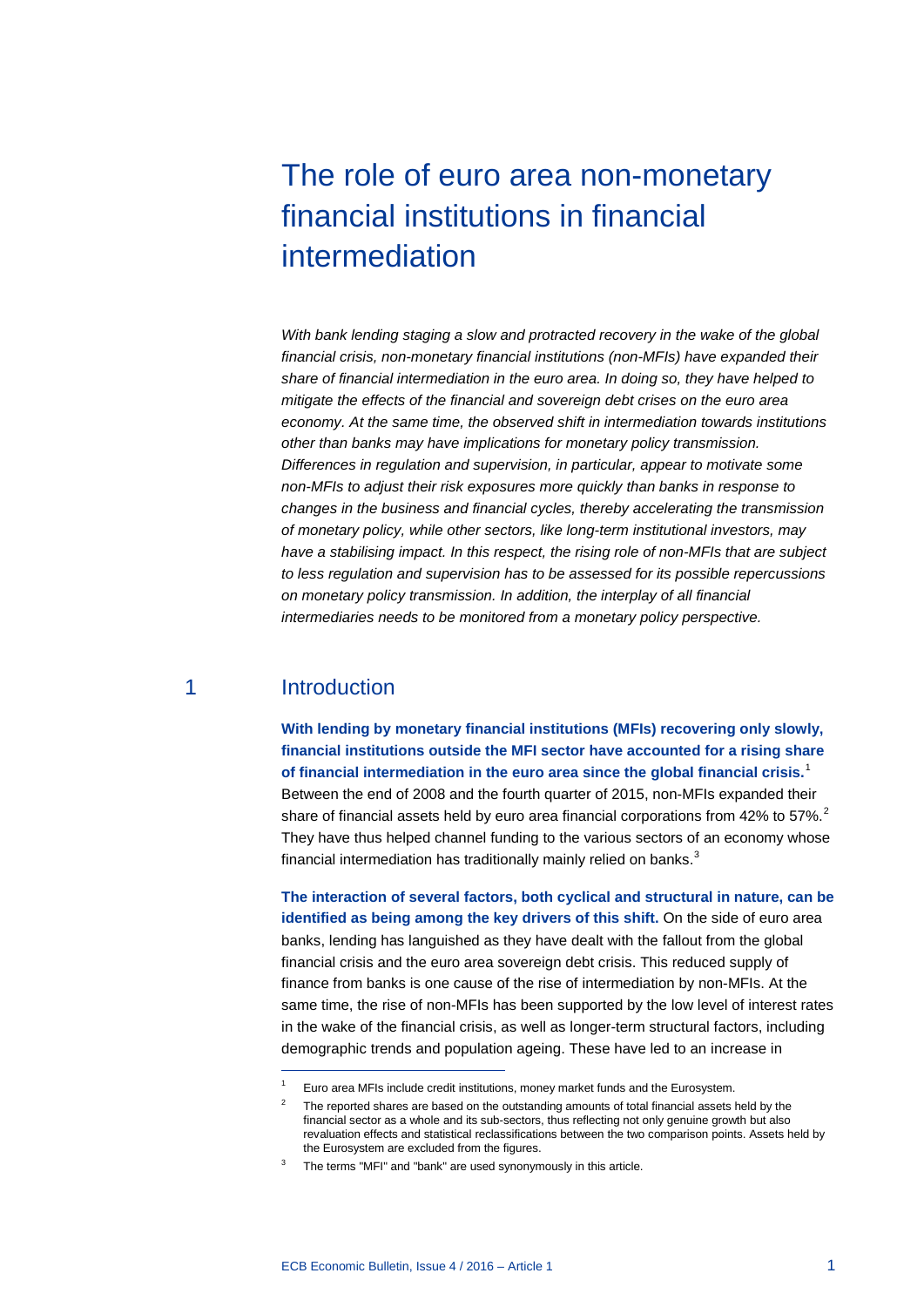purchases of products offered by insurance corporations and pension funds (ICPFs) and to higher investment flows into non-money market fund investment funds (non-MMF IFs), as returns on existing pension schemes have lagged behind objectives. In addition, regulatory arbitrage may have transferred some intermediation activities from banks to non-MFI sectors.

**Structural change in euro area financial intermediation, such as the shift from MFIs to non-MFIs, has implications for monetary policy transmission.** Most of the transmission channels of monetary policy work by influencing the way in which financial intermediaries provide funding to the economy. In this setting, banks retain a major role in the euro area. However, the growing importance of non-MFIs makes them increasingly relevant for the propagation of monetary impulses. In this role, non-MFIs may react differently from banks to changes in the monetary policy stance, thereby altering the way monetary policy is transmitted through financial markets and intermediaries' balance sheets to the real economy.

**In particular, some non-MFIs may accelerate the transmission of monetary policy.** Specifically entities in the other financial institution (OFI) sector may react

faster than banks to monetary policy impulses and changes in the economic and financial outlook. This means that they also retrench more rapidly in times of crisis. Part of this is associated with the less stringent regulation and supervision some non-MFIs are subject to. By contrast, banks as deposit-taking institutions hold reserves with central banks and act as their direct counterparties in monetary policy operations. For this reason they also generally enjoy a public sector backstop associated with extensive regulation and supervision.

**Consequently, understanding trends and developments in the euro area non-MFI sectors is crucial for monetary policy.** Against this background, Section 2 of this article provides a brief overview of academic findings on the role of the non-MFI sectors in monetary policy transmission. Section 3 describes and analyses the role of non-MFIs within the financial system of the euro area, while Section 4 focuses on the trends observed for the individual constituents of the euro area non-MFIs. Sections 3 and 4 both provide examples of developments that have implications for monetary policy transmission stemming from the findings presented in Section 2. Section 5 concludes.

### 2 The role of non-MFIs in monetary policy transmission – a review of the literature

**Monetary policy affects the economy through several sectors and channels of transmission.** Most of these channels work by influencing the decisions of financial intermediaries, which provide funding and investment opportunities to financial and non-financial sectors of the economy. In the euro area, MFIs, which comprise banks and money market funds (MMFs), are the main providers of financial services in the economy and therefore play a major role in the transmission of monetary policy. However, owing to their increasing relevance in the financial sector, non-MFIs have now also become more important for the transmission of monetary policy impulses.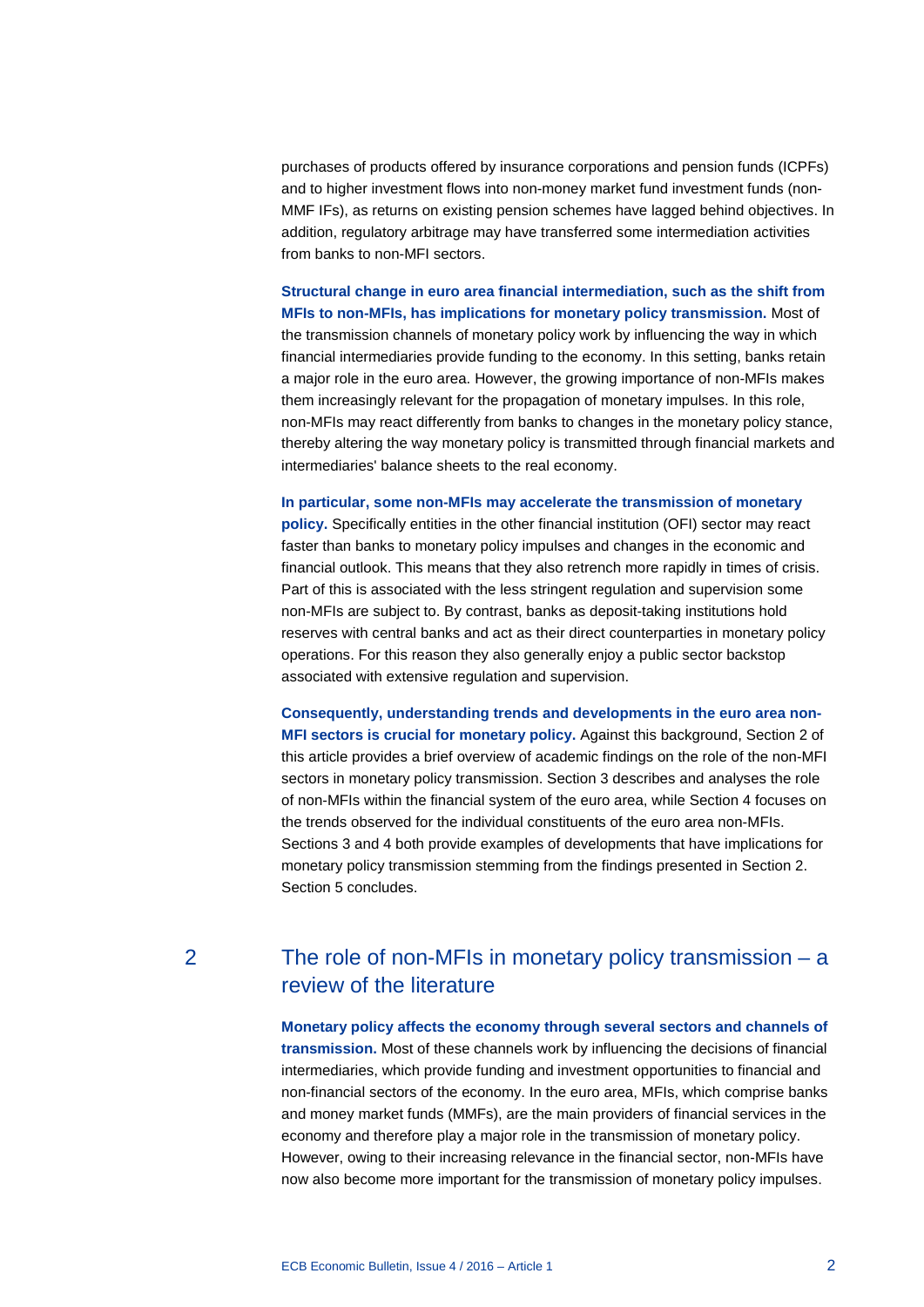Non-MFIs include non-MMF IFs, other financial intermediaries except ICPFs (including financial vehicle corporations, FVCs), financial auxiliaries, captive financial institutions and money lenders, and ICPFs (see Box 1 for a detailed description of non-MFIs according to the European System of Accounts 2010).

**Owing to differences in business models and associated legal and regulatory requirements, non-MFIs respond differently from banks to monetary policy impulses.** Banks, as deposit taking institutions, are typically highly regulated financial intermediaries subject to capital and liquidity requirements. Together with money market funds (seen as providing close substitutes for deposits) and central banks they comprise the MFI sector, as the creator of inside and outside money respectively. The MFI sector has thus traditionally been seen as the natural starting point for analysing monetary transmission in bank-based financial systems. At the same time, banks, as depository institutions subject to minimum reserve requirements have, in times of stress, access to emergency liquidity assistance from central banks and, if they become insolvent, they are subject to an orderly resolution process that can involve public backstops. Non-MFIs are financial intermediaries that can also be involved in maturity and liquidity transformation and credit risk transfer, but they generally do not have access to public backstops or central bank liquidity.

### **The mechanisms through which monetary policy is transmitted have been the focus of extensive analysis and empirical investigation over the last few**

**decades.** The main focus of this effort, especially in the early years, has been on the role of the assets and liabilities of banks, which provided the primary source of debt financing for the non-financial corporate (NFC) sector and for households in the euro area. However, some of the mechanisms featured in this research can also provide insight into the processes involving non-MFI sectors to different degrees.

### **Broadly speaking, the channels of monetary transmission comprise an interest rate (or cost-of-capital) channel, a broad credit channel and a risk-taking**

**channel.**[4](#page-2-0) While these three channels can potentially work for MFIs and non-MFIs alike, there may be differences in terms of speed and amplitude in the transmission of monetary policy impulses. This is due, for example, to the possible interactions with the different regulatory and supervisory frameworks in which financial intermediaries operate. In particular, the presence of less regulated – and therefore more flexible – non-bank intermediaries can make monetary transmission faster.<sup>[5](#page-2-1)</sup> This is because they can adapt their risk exposure to changes in financing conditions more quickly. [6](#page-2-2)

<sup>4</sup> For a detailed characterisation of these channels, see the article entitled "Monetary policy and loan supply in the euro area", *Monthly Bulletin,* ECB, October 2009.

<span id="page-2-1"></span><span id="page-2-0"></span>ICPFs and investment funds are subject to regulatory requirements to protect policy holders. The main difference between them and the banking sector remains access to central bank liquidity and the government guarantee for bank depositors.

<span id="page-2-2"></span>For a discussion on changes to monetary policy transmission in the euro area, see, for example, the article entitled "The shadow banking system in the euro area: overview and monetary policy implications", *Monthly Report*, Deutsche Bundesbank, March 2014 and Beck, G., Kotz, H.-H. and Zabelina, N., "Lost in translation? ECB's monetary impulses and financial intermediaries' responses", *White Paper*, No 36, SAFE, April 2016.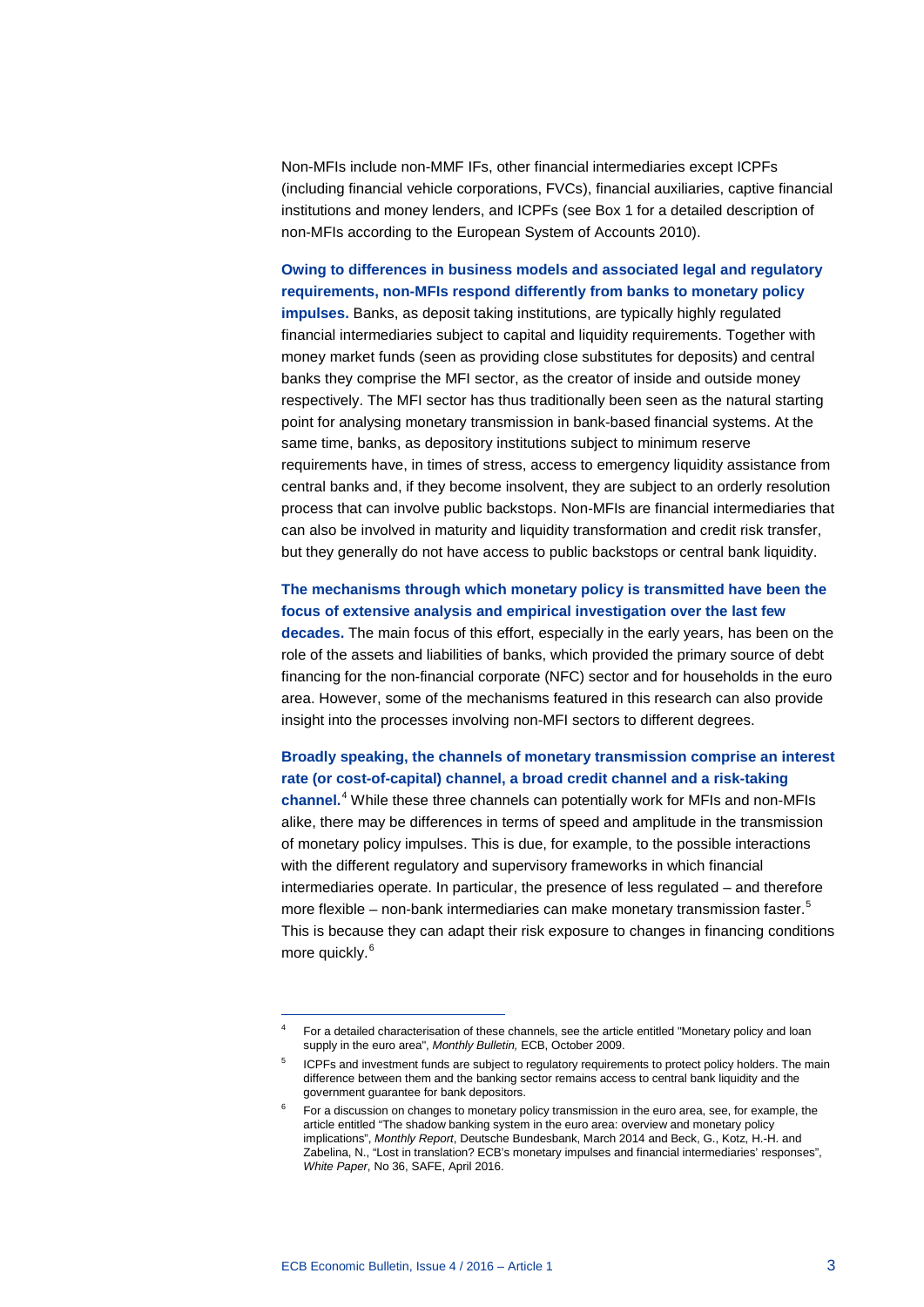#### **In particular, some non-MFIs seem to respond faster to changes in the**

**business and financial cycles than banks.** Indeed, some studies have shown that the leverage of security brokers and dealers is pro-cyclical and linked to monetary policy changes. Tighter monetary policy tends to lower the risk-taking of broker-dealers, leading to an increase in the pricing of risk.<sup>[7](#page-3-0)</sup> Concerning other intermediaries, some studies have shown that ICPFs, as long-term investors, are in principle better placed to look through short-term market volatility and play a counter-cyclical role.<sup>[8](#page-3-1)</sup> At the same time, such institutional investors strongly depend on stable returns from fixed income and have been shown to react relatively strongly to interest rate changes. For example, insurance corporations, which are large holders of securities, tend to engage in a search for yield, as they systematically choose riskier investments from among the assets fulfilling their regulatory requirements.<sup>[9](#page-3-2)</sup> This seems to be intensified when interest rates are low. In parallel, however, their long investment horizons increase their resilience to sudden changes in monetary policy rates. When looking at investment funds, the available evidence generally supports the notion that lower real interest rates shift portfolio investment towards riskier assets – out of the money market and into the riskier equity market – causing significant increases in stock prices in countries where investment home bias is strong.<sup>[10](#page-3-3)</sup>

**Overall, existing research suggests that the increasing role of non-MFIs in the financial sector may imply a somewhat faster transmission of monetary shocks, notably through the risk-taking channel.** At the same time, recent historical analysis has shown that the relationship between credit and broad money began to decouple after the early 1970s, when financial intermediaries other than banks started to become important contributors to credit intermediation in a number of countries, but to a lesser extent in the euro area.<sup>[11](#page-3-4)</sup> In line with this, it is found that non-MFIs induce higher time-variation in the velocity of money and credit, implying potentially greater instability in the transmission of monetary policy.<sup>[12](#page-3-5)</sup> More generally, the growing role of non-MFIs affects the relative importance of different transmission channels of monetary policy.

<sup>7</sup> See in particular Adrian, T. and Shin, H.S. "Liquidity and Leverage", *Journal of Financial Intermediation*, 19 (3), July 2010, pp. 418-437 and, by the same authors, "Procyclical Leverage and Value-at-Risk", *Review of Financial Studies* 27(2), February 2014, pp. 373-403.

<span id="page-3-1"></span><span id="page-3-0"></span>See, for example, "Procyclicality and structural trends in investment allocation of insurance corporations and pension funds", Discussion Paper by the Bank of England and the Procyclicality Working Group, July 2014.

<span id="page-3-2"></span><sup>9</sup> See Becker, B., and Ivashina, V., "Reaching for Yield in the Bond Market", *Journal of Finance,* Vol. 70, No 5, October 2015, pp. 1863–1902.

<span id="page-3-3"></span><sup>10</sup> See Hau, H. and Lai, S., "Asset Allocation and Monetary Policy: Evidence from the Eurozone", *Journal of Financial Economics*, forthcoming. Several analytical studies have also addressed how monetary policy affects the investment decisions of MMFs. Evidence is based on US MMFs, which are large liquidity providers owing to their size. Owing to their regulatory framework, including the most recent changes that will be implemented over the coming months, there seems to be little scope for these intermediaries to engage in risk-shifting (see Chodorow-Reich, G., "Effects of Unconventional Monetary Policy on Financial Institutions", *Brookings Papers on Economic Activity* (Spring), 2014, pp. 155-204, and La Spada, G., "Competition, Reach for Yield, and Money Market Funds", *Staff Reports*, No 753, Federal Reserve Bank of New York, December 2015).

<span id="page-3-4"></span><sup>&</sup>lt;sup>11</sup> See Schularick, M. and Taylor, A.M., "Credit Booms Gone Bust: Monetary Policy, Leverage Cycles, and Financial Crises, 1870-2008", *American Economic Review*, 102(2): 1029-61, 2012.

<span id="page-3-5"></span><sup>12</sup> See Adrian, T. and Liang, N., "Monetary Policy, Financial Conditions, and Financial Stability", *Staff Reports*, No 690, Federal Reserve Bank of New York, September 2014.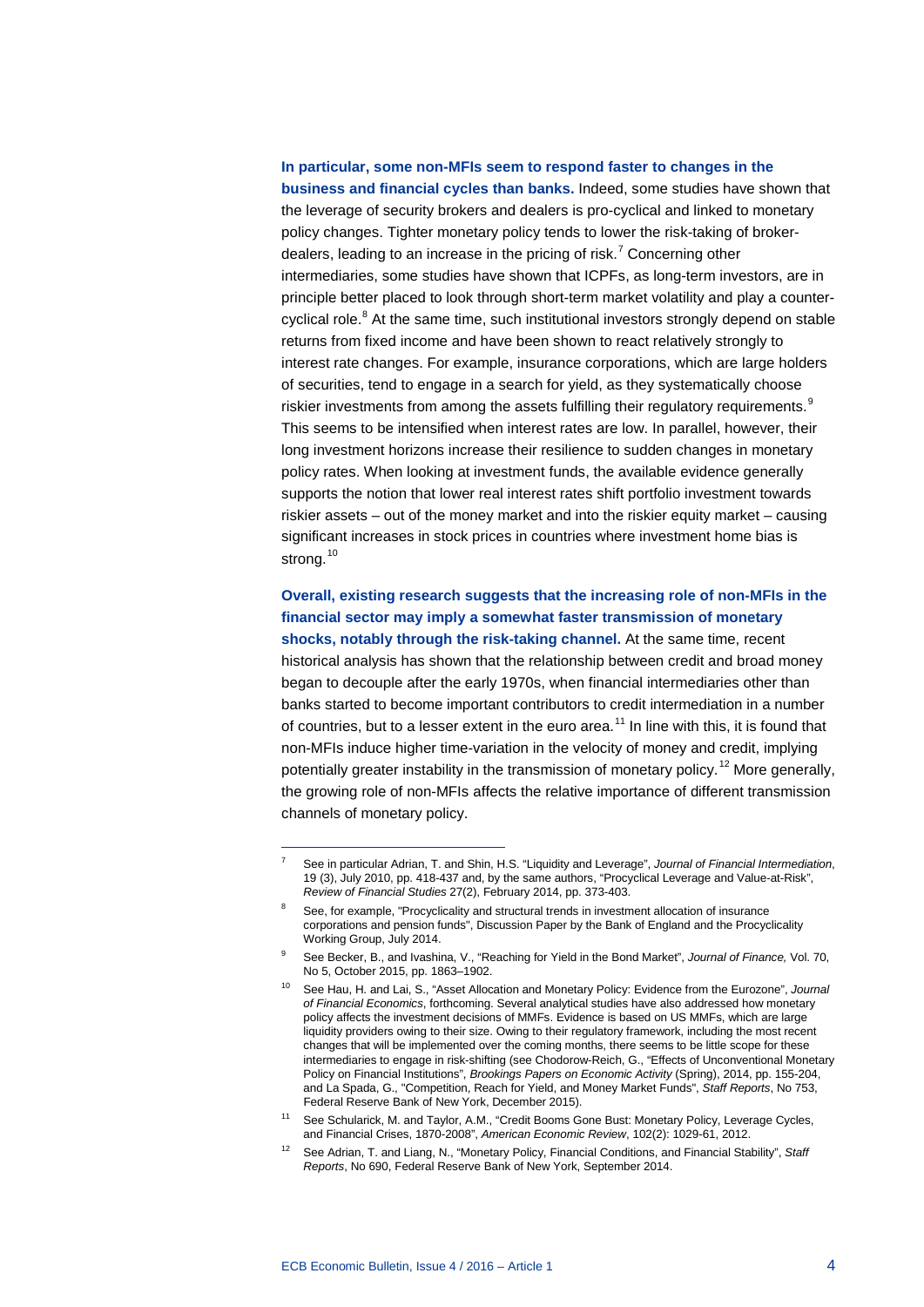### **Box 1** Financial institutions according to the European System of Accounts 2010

**The financial accounts are the framework for the analysis of the financial sector** as they provide a comprehensive presentation of the financial positions, financial transactions and other flows in the economy. In the European Union, the financial accounts are compiled according to the concepts and definitions laid down in the European System of Accounts 2010 (ESA 2010) and the ECB Guideline on quarterly financial accounts, which ensure consistent recording for the euro area and comparability across countries.<sup>[13](#page-4-0)</sup>

**The ESA 2010 defines the financial sector broadly as all institutional units whose principal activity is the production of financial services.** [14](#page-4-1) In addition to financial intermediaries, this definition includes financial auxiliaries, captive financial institutions and money lenders. Financial auxiliaries facilitate financial transactions, e.g. as brokers or consultants, between third parties without becoming the legal counterparty. Thus they do not put themselves at risk and their financial positions tend to be small. Captive financial institutions and money lenders are defined as institutional units most of whose assets or liabilities are not transacted on open markets. One example of such a unit is a special purpose entity (SPE) that raises funds in open markets – e.g. by issuing debt securities – but lends exclusively to a parent corporation. Conversely, trusts and money lenders may receive funds from one individual household or corporation and invest them in the financial markets.

**Financial intermediaries are divided into sub-sectors according to their main type of financing.** Monetary financial institutions (MFIs) comprise the ECB and national central banks, which issue currency and deposits, deposit-taking institutions and money market funds (MMFs). MMFs belong to the MFI sector, as they issue fund shares or units which are considered close substitutes for bank deposits.

**Non-monetary financial institutions (non-MFIs) cannot issue deposits or money market fund**  shares or units. As they do not offer deposits or close substitutes to deposits to the public, non-MFIs are not subject to the same regulatory framework as MFIs. Three of the non-MFI sub-sectors can be easily characterised by their main liabilities – these are non-MMF IFs, insurance corporations and pension funds (see Table A).

<span id="page-4-0"></span><sup>&</sup>lt;sup>13</sup> See Regulation (EU) No 549/2013 of the European Parliament and of the Council of 21 May 2013 on the European system of national and regional accounts in the European Union (OJ L 174, 26.6.2013, p. 1) and ECB Guideline on the statistical reporting requirements of the ECB in the field of quarterly financial accounts (OJ L 2, 7.1.2014, p. 34).

<span id="page-4-1"></span><sup>&</sup>lt;sup>14</sup> The financial accounts cover all entities resident in the euro area, but not funds resident offshore. All institutional units are covered, regardless of whether or not they belong to a bigger corporation or banking group.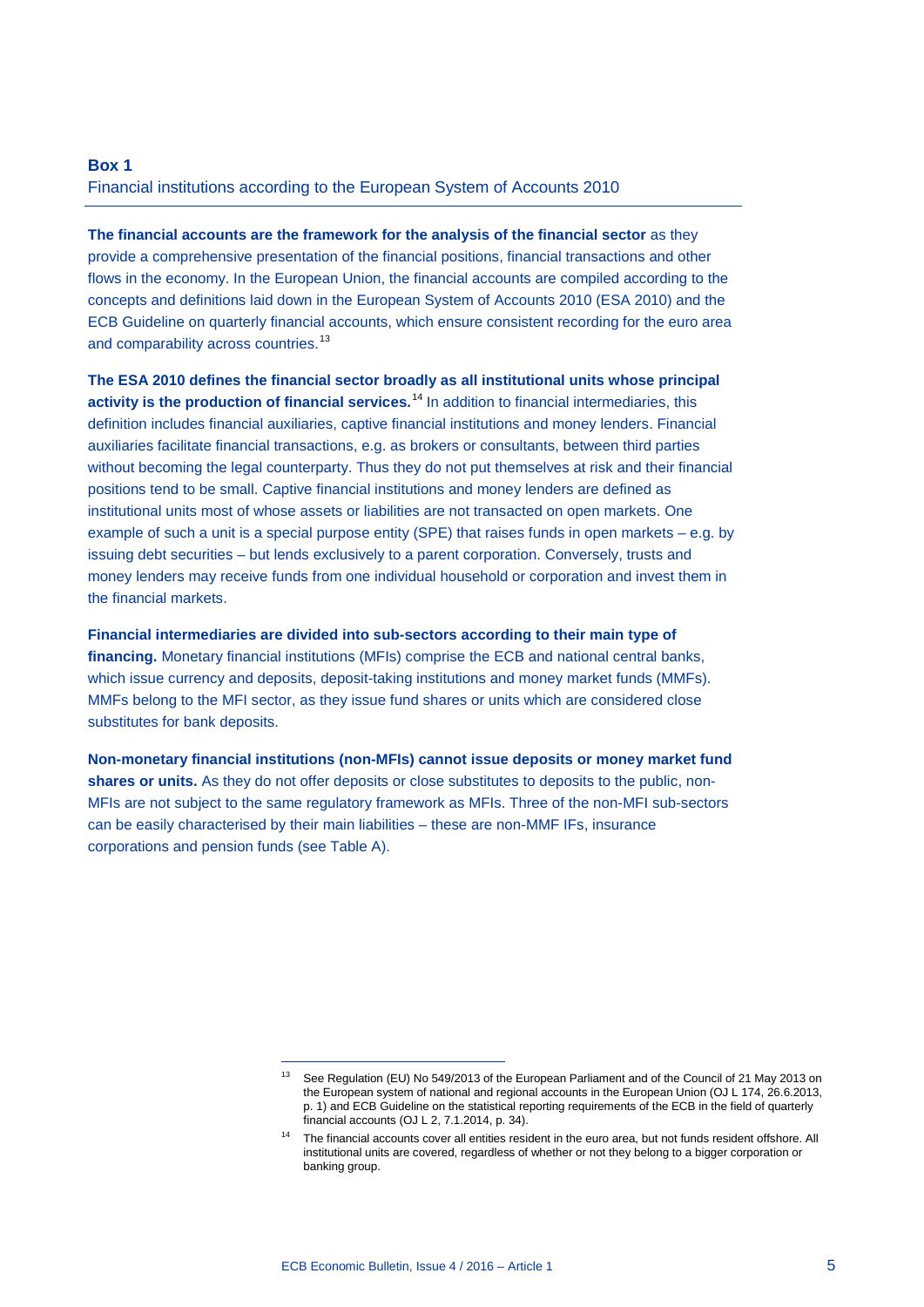#### **Table A**

#### MFIs and non-MFIs according to ESA 2010 **Monetary financial institutions (MFIs)** Central bank Deposit-taking corporations except the central bank Money market funds (MMFs) **Non-monetary financial institutions (non-MFIs) Other financial institutions** (i.e. financial corporations other than MFIs, insurance corporations and pension funds) **Non-MMF investment funds (non-MMF IFs)** Non-MMF collective investment schemes, includes real estate investment funds, "funds of funds", exchange traded funds (ETFs) and hedge funds. Investment funds may be open-ended or closed ended. **OFIs excluding IFs Other financial intermediaries** Financial vehicle corporations engaged in securitisation transactions (FVCs) Special purpose entities (SPEs) created to purchase assets, such as a portfolio of loans, from the original holder. Security and derivatives dealers Security and derivative dealers acquiring assets and incurring liabilities on their own account (as opposed to security brokers, which are financial auxiliaries). Financial corporations engaged in lending For example, financial corporations engaged in financial leasing, hire purchase, factoring and the provision of personal or commercial finance. Specialised financial corporations For example, venture and development capital companies, export/import financing companies, financial intermediaries that acquire deposits or loans vis-à-vis MFIs only and central clearing counterparties. **Financial auxiliaries** For example, security brokers, corporations that manage the issue of securities, corporations providing infrastructure to financial markets, head offices of groups of financial corporations. **Captive financial institutions and money lenders** For example, trusts, holding companies, SPEs that qualify as institutional units and raise funds in open markets to be used by their parent corporations, corporations engaged in lending from funds received from a sponsor. **Insurance corporations (ICs)** Corporations primarily engaged in the pooling of risks in the form of direct insurance or reinsurance. **Pensions funds (PFs)** Corporations primarily engaged in the pooling of social risks and providing income in retirement

**Non-MMF IFs raise funds almost exclusively by issuing investment fund shares or units and invest the funds in the financial markets or in real estate.** Exceptions from this simple financing model are hedge funds, which may incur substantial amounts of other liabilities, such as loans and financial derivatives.

**Insurance corporations and pension funds (ICPFs) collect funds by offering insurance and pension schemes.** Insurance corporations may offer insurance products to the public, as well as pension schemes to groups of employees. Pension funds are restricted by law to offering pension schemes to specified groups of employees and self-employed persons. The liabilities of ICPFs consist mainly of insurance technical reserves, which are recognised in the financial accounts as life insurance and annuity entitlements and pension entitlements. Mandatory social (health or pension) security funds managed by general government are not included in this definition.

**A fourth group of financial intermediaries is determined residually as "other financial intermediaries", which together with financial auxiliaries and captives are referred to as "other financial institutions excluding non-MMF Ifs".** This sub-sector is very heterogeneous and includes, for example, FVCs engaged in securitisation transactions, security and derivatives dealers, financial corporations engaged in lending (mainly financial leasing or factoring companies) and other specialised financial corporations. These institutions are less regulated and their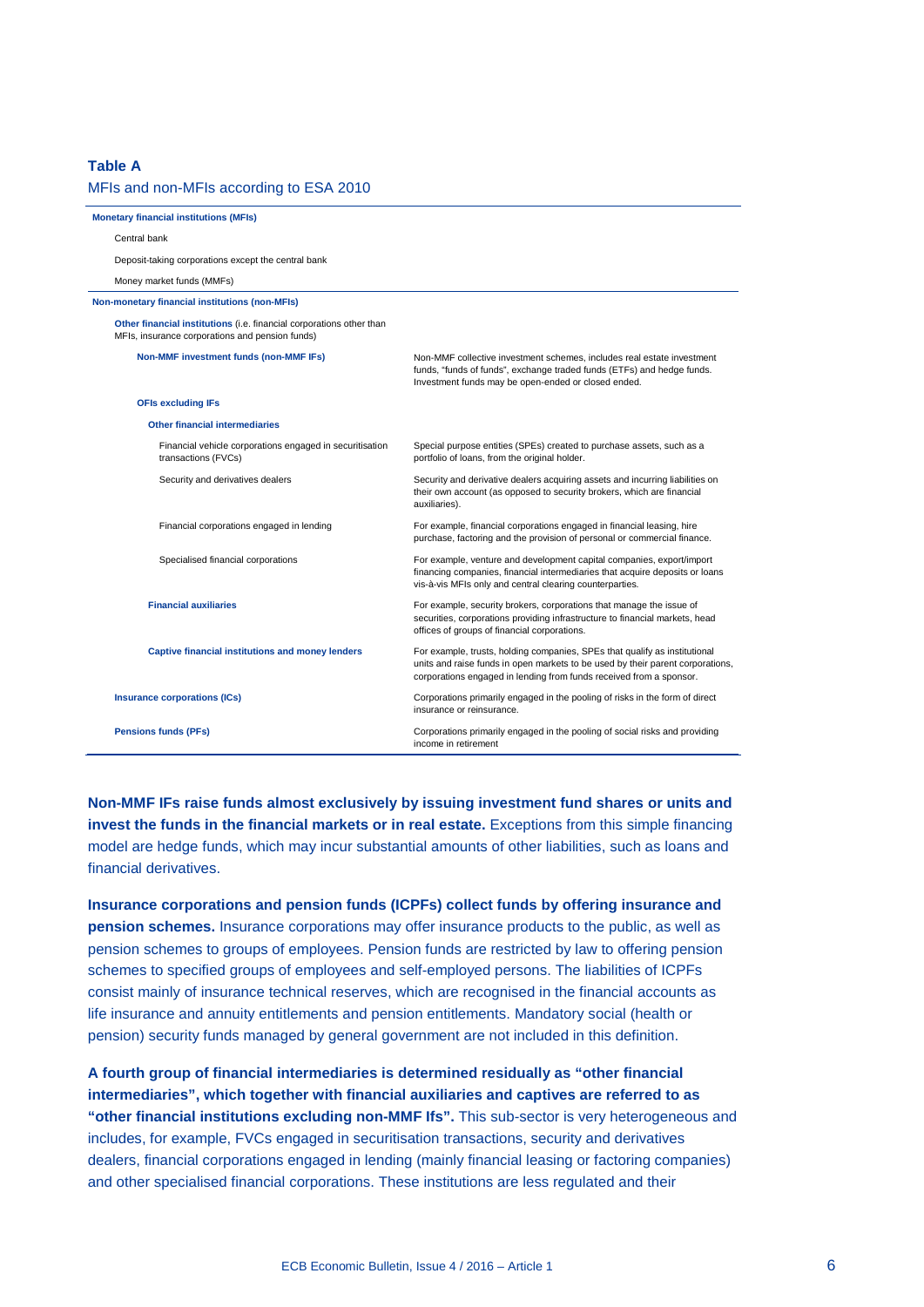economic and financial importance varies widely between countries. Euro area statistics for these institutions are typically based on indirect information, e.g. from securities markets or counterparty sector information (e.g. MFI loans to other financial institutions). Euro area-wide data collection exists only for FVCs and is based on an ECB regulation. FVCs are created to purchase assets, such as portfolios of loans originated by an MFI or other lender. FVCs finance the purchase of such assets from the original holder by issuing asset-backed securities (ABSs).<sup>[15](#page-6-0)</sup> FVCs thus increase the liquidity of the original holder and allow the purchasers of the ABSs to invest in a specified pool of assets. Owing to the lack of harmonised data sources that would allow the separate identification of these sub-sectors, other financial intermediaries are, for the purpose of the euro area financial accounts, grouped together with financial auxiliaries and captives.

## 3 The role of non-MFIs within the euro area financial system

#### **Chart 1**

Total financial assets held by euro area financial corporations

(outstanding amounts; left-hand scale: EUR billions; right-hand scale: percentages of nominal GDP)



Source: ECB.

<span id="page-6-0"></span>Notes: Financial corporations and MFIs excluding the Eurosystem. The latest observations are for the fourth quarter of 2015.

-

**In the years preceding the crisis, both bank and non-bank financial intermediaries boosted risk taking and credit growth and facilitated a rapid expansion of the financial sector** (see Chart 1). Financial intermediaries exploited securitisation as a means of managing their balance sheets more flexibly and thereby increased overall credit supply. At the same time, (risky) illiquid loans were transformed into short-term, money-like marketable instruments, which were perceived to be almost risk-free and were held by banks or sold on to households, firms and institutional investors. The outbreak of the sub-prime crisis in the United States in 2007 revealed that these developments were unsustainable. In the years that followed, the collapse of securitisation via non-MFI conduits, often sponsored by banks, contributed, among other factors, to the sharp contraction in the flow of bank credit. Banks were no longer able to transfer risk off their balance sheets, a process that had facilitated further loan origination, or even had to bring risks that had been moved off their books back onto their balance sheets. This experience illustrates the capacity of accounting and regulatory changes to blur

<sup>&</sup>lt;sup>15</sup> For a precise description, see the background note on FVC statistics collected under Regulation ECB/2013/40, which is available on the ECB's website at <https://www.ecb.europa.eu/stats/money/fvc/html/index.en.html>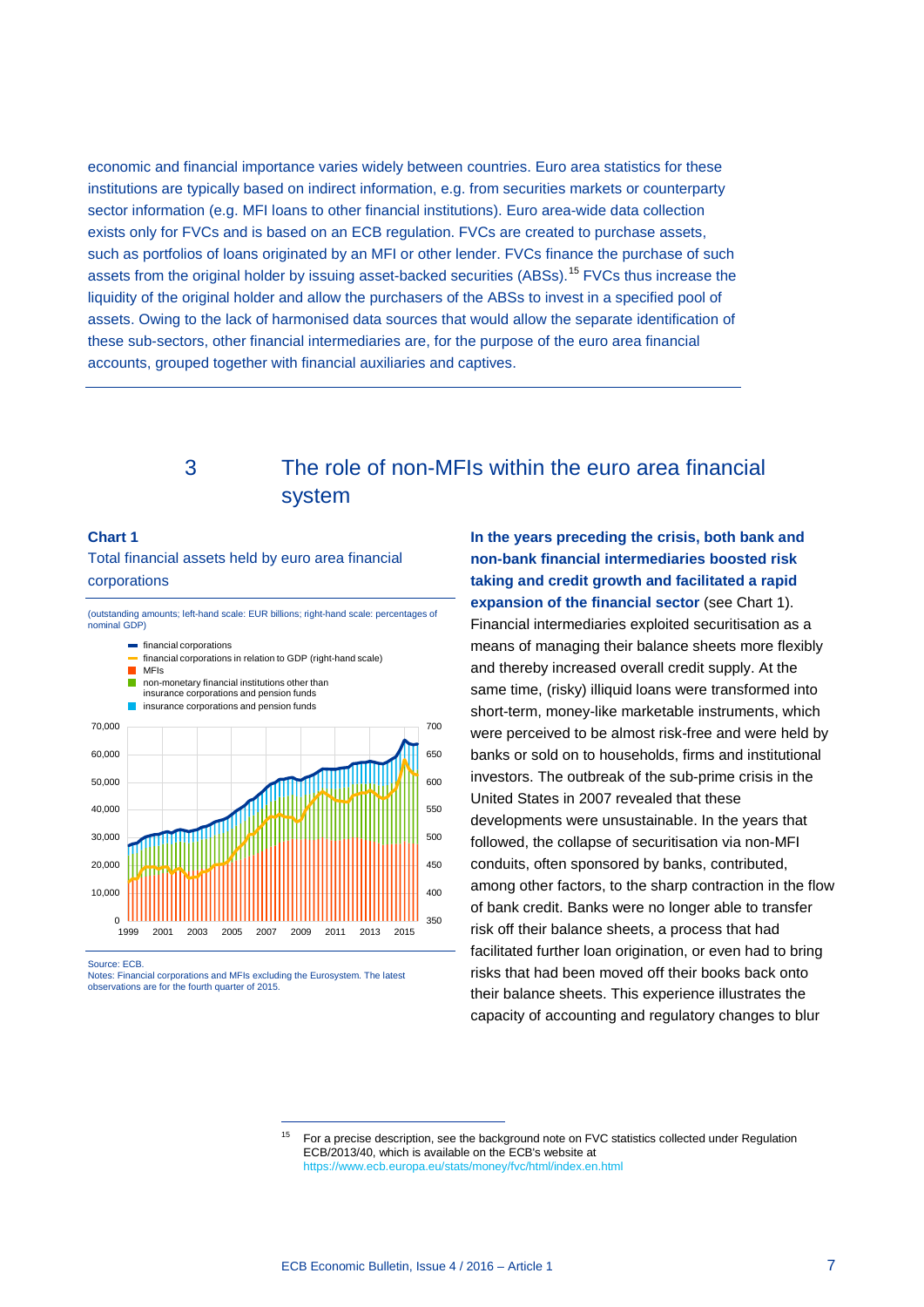the line between bank and non-bank lending, boosting the risk-taking channel and altering the transmission of monetary policy.<sup>[16](#page-7-0)</sup>

**The size of the euro area financial sector has continued to increase since the global financial crisis, but at a slower pace and with diverging developments across MFIs and non-MFIs**. Between the end of 2008 and the end of 2015, financial assets held by euro area financial corporations increased from €51 trillion (528% of GDP) to €64 trillion (613% of GDP). The share of these assets held by MFIs fell from 58% to 43% over this period. By contrast, the share held by non-MFIs rose from 42% to 57%. Of this, non-MFIs other than ICPFs accounted for a 42% share (up 11.8 percentage points when compared with the end of 2008), with ICPFs accounting for 15% (up 2.7 percentage points).

### **Chart 2**

#### Total external financing of euro area NFCs



<span id="page-7-0"></span>Source: ECB. Notes: "Other" is the difference between the total and the instruments included in the chart and includes inter-company loans and the rebalancing between non-financial and financial accounts data. The latest observations are for the fourth quarter of 2015.

-

**Banks have experienced a slowdown in balance sheet growth or a shedding of assets as a result of the global financial crisis and the euro area sovereign debt crisis and associated regulatory changes.** In particular, on the credit supply side, the fragile economic environment triggered a surge in nonperforming loans and a marked deterioration in the balance sheets of banks. At the same time, stricter regulation and supervision, coupled with feeble growth and low interest rates, have challenged the existing business models of banks, forcing them to adapt. However, the ECB's non-standard measures have provided liquidity and supported credit, mitigating the risks of disorderly deleveraging in the banking sector as a whole. On the credit demand side, economic weakness and depressed asset prices lowered the collateral value underpinning loans to the non-financial private sector. Together, this resulted in a net tightening of credit standards and a restriction of bank credit to NFCs and households in 2008 and 2009, and again in 2011 and 2012.

### **While the net flow of finance from MFIs to NFCs contracted in 2009 and 2010, and again between**

**2012 and 2014, the flow of finance from non-MFIs remained positive** (see Chart 2). Over this period, the primary form of financing offered by non-MFIs took the form of market and non-market-based equity financing, the issuance of debt securities and the provision of loans. The sustained provision of funding from non-MFIs after

<sup>&</sup>lt;sup>16</sup> See also Altunbas, Y., Gambacorta, L. and Marqués-Ibáñez, D., "Securitisation and the bank lending channel", *European Economic Review*, 53(8): 996-1009, 2009 and Moutot, P. et al, "The role of other financial intermediaries in monetary and credit developments in the euro area", *Occasional Paper Series*, No 75, ECB, Frankfurt am Main, October 2007.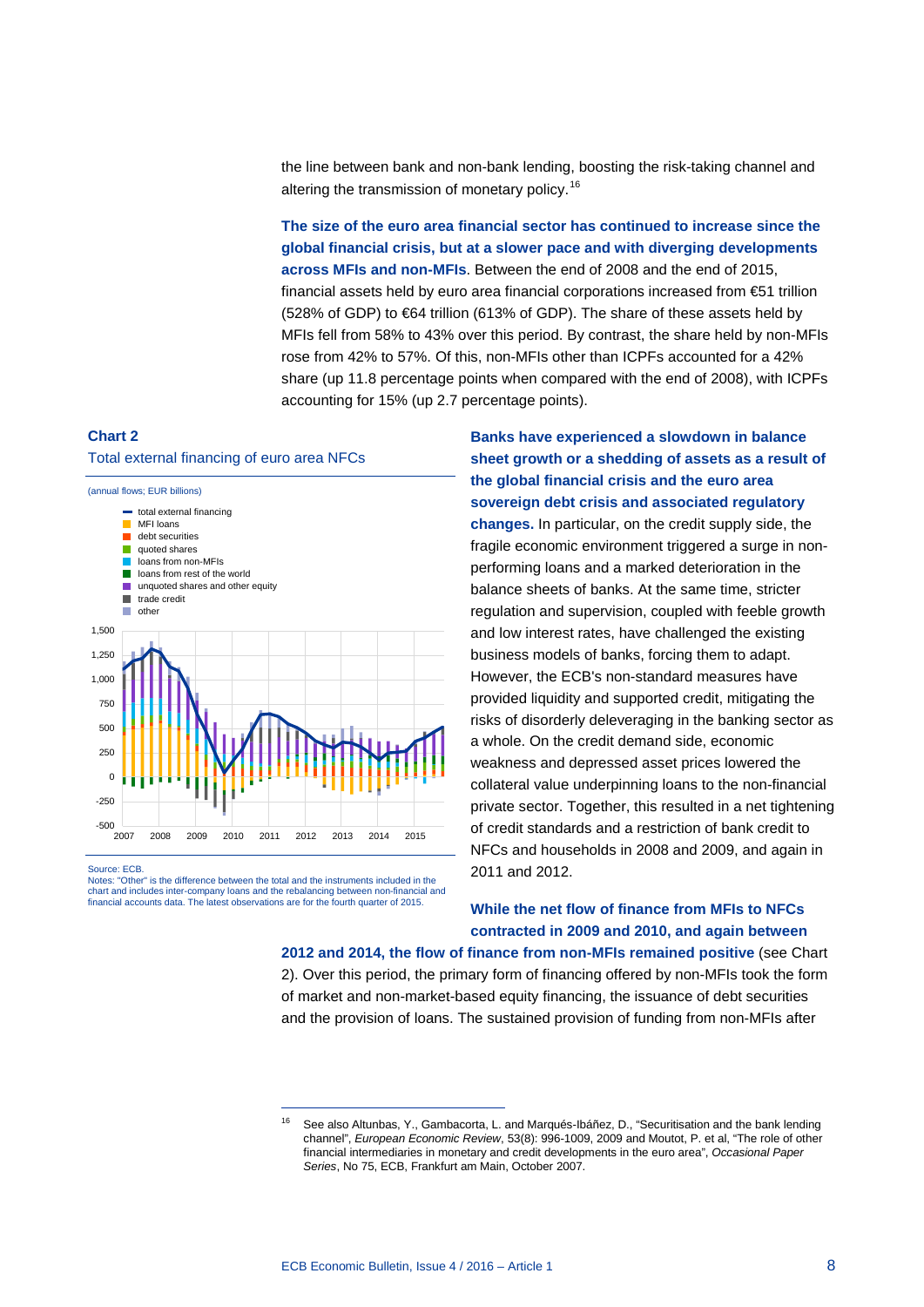the crisis hit was supported by a range of factors and has had a stabilising impact on the euro area economy.<sup>[17](#page-8-0)</sup>

- **First, very low interest rates and the associated search for yield by investors have supported financial intermediation by non-MFIs**. Specifically, the activities of non-MFIs were helped by factors impacting the portfolio choices on the asset side of the non-financial sectors, such as lower returns on bank deposits, falling risk premia and a recovery in a range of asset markets. On the liability side, progress on repairing balance sheets allowed firms in the euro area to tap financing sources other than bank credit, such as equity and corporate debt issuance. Insofar as these developments were related to the low interest rates resulting from the ECB's monetary policy, they provide another illustration of the mechanics of the risk-taking channel for monetary policy transmission.
- **Second, structural factors, such as demographic trends, have also benefited financial intermediation by non-MFIs.** Population ageing has led to a rise in purchases of life insurance and pension investment products, partly reflecting households' increased concerns about the sustainability of both public and private pension schemes in view of lower potential growth, high sovereign debt levels and low returns on existing pension schemes.
- **Third, some non-MFIs have been less exposed to regulatory tightening than banks, opening opportunities for regulatory arbitrage.** However, large parts of the non-MFI sector in the euro area, such as ICPFs, are in fact subject to extensive regulation and supervision. As a result, regulatory arbitrage is likely to have played at best a secondary role in the observed shift of financial asset holdings from banks to non-MFIs in these cases.
- **Fourth, the rising share of non-MFIs in the euro area financial sector also reflects methodological changes.** The transition to the ESA 2010 implied the assimilation of a large set of entities, such as financing SPEs, into the group of non-MFIs, having previously been classified in the NFC sector alongside the firms they are typically serving. In fact, the rapid expansion of financing SPEs explains some 15% of the overall increase in the size of the financial sector between the end of 2008 and the end of 2015.

**Data improvements over time will make it possible to isolate and analyse in greater detail financial flows across sectors.** In future, a more conclusive assessment might be feasible once longer time series of new data providing a "whoto-whom" breakdown of marketable instruments become available. The ECB began publishing such data in April 2016 (see Box 2). These statistics may be used, for instance, to conduct detailed analyses of the role of various institutional sectors in providing direct and indirect financing to the different parts of the economy. Together with macroeconomic, financial market and confidence indicators, these data can also

<span id="page-8-0"></span><sup>&</sup>lt;sup>17</sup> See also the articles entitled "The interplay of financial intermediaries and its impact on monetary analysis", *Monthly Bulletin*, ECB, January 2012 and "The financial crisis in the light of the euro area accounts: a flow-of-funds perspective", *Monthly Bulletin*, ECB, October 2011.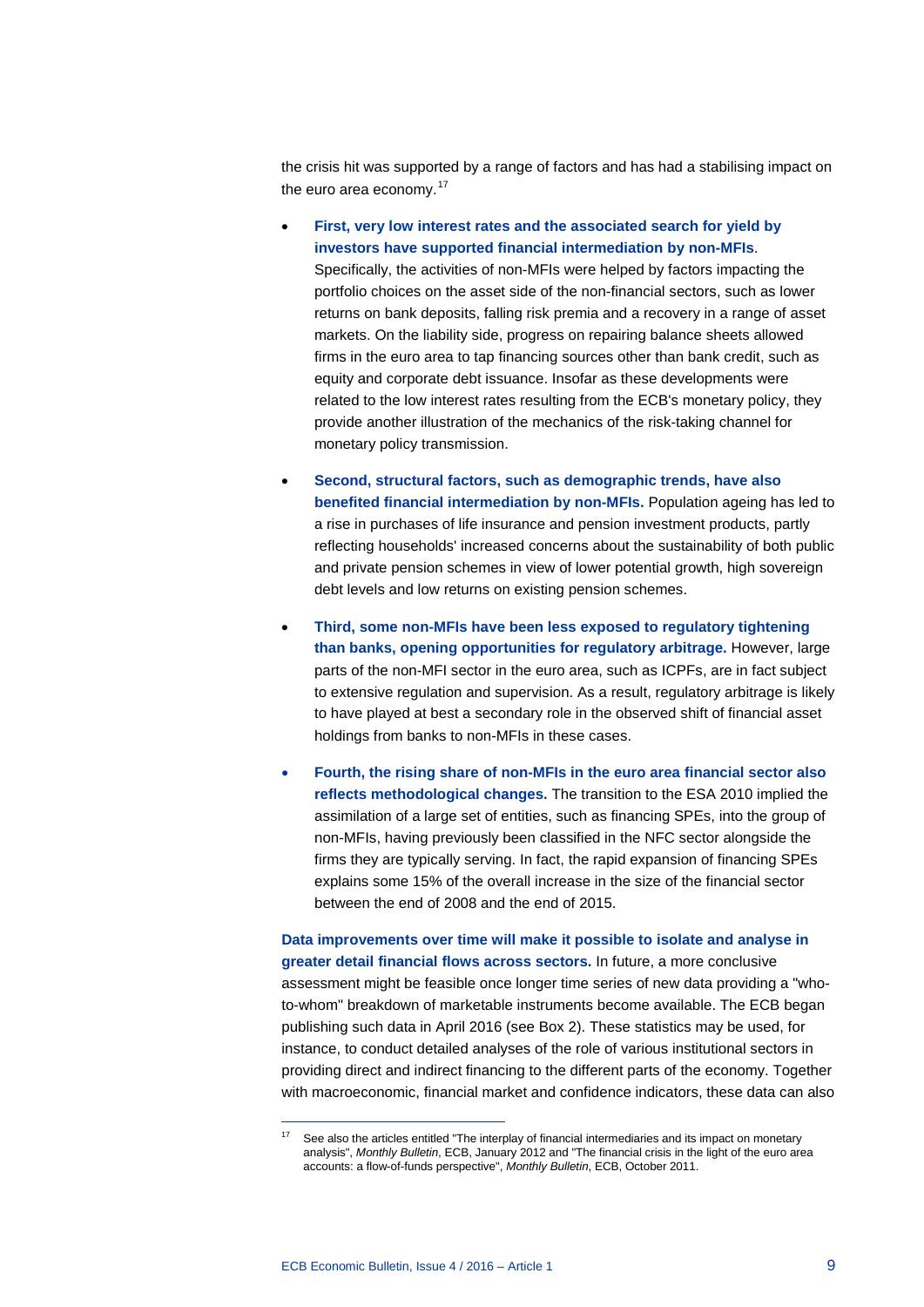provide a better insight into the portfolio investment behaviour of different economic sectors.

#### **Box 2**

Extension of the euro area accounts (EAA) with new data on a "who-to-whom" basis for marketable securities

**In April 2016, the ECB began publishing quarterly data on securities on a "who-to-whom" basis as part of the financial accounts within the euro area accounts (EAA) framework.**[18](#page-9-0) Data on a "who-to-whom" basis refer to financial transactions and positions for which both the creditor sector (asset holder) and debtor sector (issuer of the corresponding liability) are simultaneously identified. They represent an important extension of the traditional presentation of the financial accounts. In the traditional presentation, the financial portfolio of a sector is presented, distinguishing instrument type and maturity where applicable, but without detail regarding the counterparty issuing sectors (i.e. the sectors for which the financial claims in the portfolio are liabilities). Similarly, the liabilities of each sector are broken down by instrument and maturity where applicable, but no detail is offered as to which counterparty sectors are the creditors of those liabilities. The "who-to-whom" presentation, therefore, enhances the information provided in the financial accounts by revealing the full web of linkages between holders and issuers at the institutional sector level.

**The data are available as quarterly time series for the euro area, starting in the fourth quarter of 2013, and comprise outstanding amounts, financial transactions and revaluations.** Three instrument types are distinguished, namely debt securities (differentiating short-term from longterm, based on their maturity at issuance), listed shares and investment fund shares/units (which combine shares/units issued by MMFs and those issued by non-MMF IFs). Euro area residents are categorised into eight institutional sectors (households, NFCs, MFIs, non-MMF IFs, other financial intermediaries, insurance corporations, pension funds and general government), both as holders and as issuers of securities. Non-euro area residents are then added as holders of securities issued by the various resident sectors. Non-residents are also considered with regard to securities they have issued if the securities are held by any of the resident sectors.

<span id="page-9-0"></span>The data will be published every quarter as part of the second and complete press release on euro area economic and financial developments by institutional sector.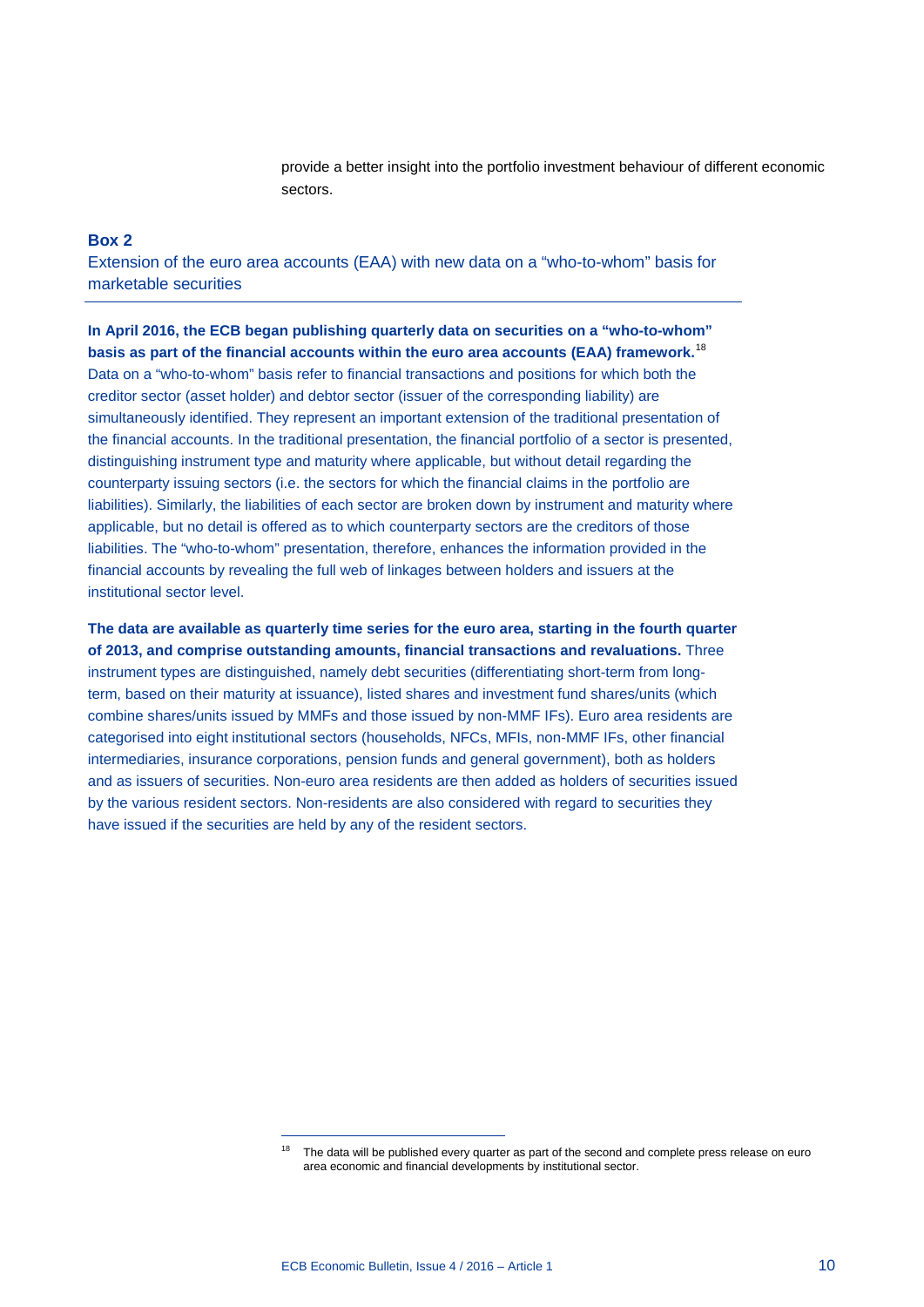#### **Chart A**

"Who-to-whom" funding relationships (loans, deposits and debt securities)



Notes: The size of the nodes is proportional to the combined liabilities of each sector in the form of loans, deposits and debt securities (includir intra-sector claims). The amounts outstanding of these combined liabilities are indicated in brackets. Deposits can only be liabilities for the MFI sector, the government and the rest of the world. The width of the arrows linking two sectors indicates the total amount of funding from one sector to another sector when combining those instruments. Only combined funding relationships larger than €150 billion are plotted.

-

### **Data on a "who-to-whom" basis are compiled in an analogous way to other financial accounts data.** This means that

different source statistics are prioritised and combined, filling any coverage gaps in them and ensuring that the classification and valuation of all transactions and positions is consistent with the ESA 2010. Data on a "who-to-whom" basis for loans and deposits have been available within the EAA since 2010. For marketable securities, various ECB source statistics have for some time already contained sufficient detail on counterparties to also allow a derivation of "who-to-whom" data for several combinations of holder and issuing sectors. Many gaps still existed, but they have now been closed with the collection of securities holdings statistics by the ECB since early 2014. [19](#page-10-0) A "who-to-whom" presentation of the financial accounts that also covers marketable securities has therefore only recently become possible.

**Notwithstanding the central role of the MFI sector in the financing of all sectors in the euro area economy, non-MFI financial institutions are also an important source of direct funding, especially for the government and NFC sectors.** This is evident from Chart A, which depicts the network of inter-sector claims resulting from combining all instruments

available on a "who-to-whom" basis representing debt – i.e. loans, deposits and debt securities. The significant funding of MFIs by non-MFIs also hints at an indirect role for non-MFIs in the provision of credit to other sectors. Finally, non-MFIs are pivotal in the channelling of credit between the euro area and the rest of the world.

### <span id="page-10-1"></span><span id="page-10-0"></span>4 The role of various non-MFI sectors in the euro area

**Other OFIs constitute the largest group of non-MFIs.** This is a residual group comprising a very heterogeneous set of institutions. [20](#page-10-1) Together this group holds a

<sup>19</sup> See also the article entitled "Who holds what? New information on securities holdings", *Economic Bulletin*, Issue 2, ECB, March 2015.

<sup>&</sup>lt;sup>20</sup> For the purpose of this section, the category "other OFIs" is defined differently from the classification presented in Table 1 of Box 1. Owing to data limitations, only non-MMF IFs and FVCs can be singled out. Consequently, the assets held by other OFIs have been calculated as a residual by subtracting the assets held by non-MMF IFs and FVCs from the assets held by the aggregate OFI sector.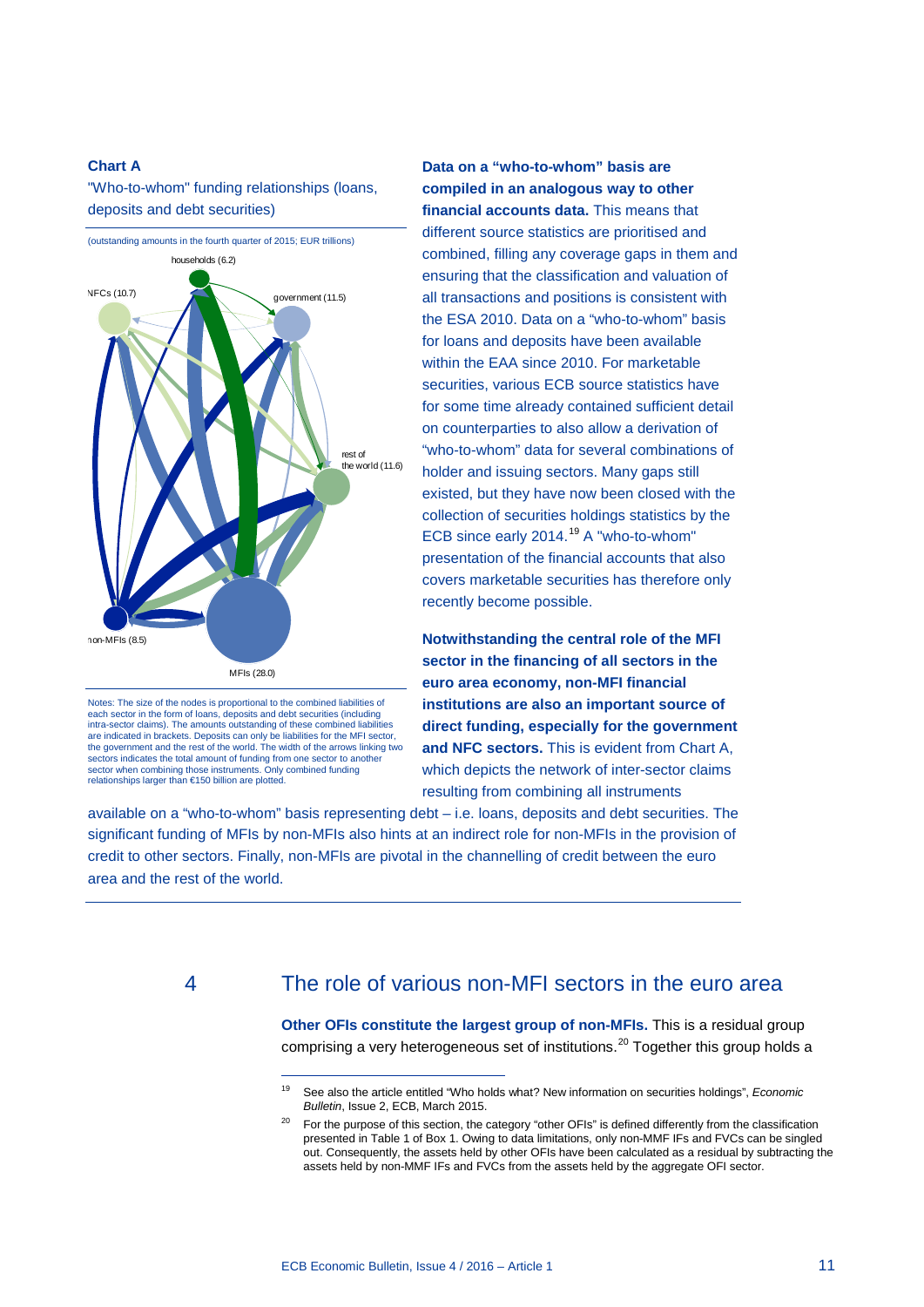41% share in the total financial assets of non-MFIs (see Chart 3). Non-MMF IFs and insurance corporations (ICs) account for 28% and 19% respectively, while FVCs and pension funds (PFs) play a significantly smaller role.

### **Chart 3**





### **Chart 4**





Source: ECB.

Notes: The assets held by other OFIs have been calculated by subtracting the assets held by non-MMF IFs and FVCs from the assets held by the aggregate OFI sector.

-

Source: ECB. Note: Financial corporations and MFIs excluding the Eurosystem. The latest observations are for the fourth quarter of 2015.

### **Half of the increase in the size of the financial sector between the end of 2008 and the end of 2015 can be attributed to actual transactions by OFIs**

(see Chart 4). Most of the other half was due to revaluation effects associated with the recovery and the subsequent sharp increase in stock and bond prices. Within OFIs, 40% of the net accumulation of financial assets was concentrated in non-MMF IFs, with other OFIs accounting for the remainder.

### 4.1 Non-money market fund investment funds (non-MMF IFs)

**Non-MMF IFs account for an increasing share – currently 28% – of the total financial assets held by euro area non-MFIs** (see Chart 3)**.** They thus play a significant and increasing role in providing market-based financing to euro area banks and NFCs.<sup>[21](#page-11-0)</sup> The assets of non-MMF IFs are primarily concentrated in debt securities and equity holdings (see Chart 5). Non-MMF IFs hold around 13% and 9% of the debt securities issued by euro area NFCs and banks respectively (see Chart 6). Moreover, non-MMF IFs also hold around 14% of the quoted shares issued by these two sectors. Importantly, however, 40% of their debt security holdings and 60% of their shares and other equity holdings consist of securities

<span id="page-11-0"></span><sup>21</sup> See also the article entitled "Harmonised ECB statistics on euro area investment funds and their analytical use for monetary policy purposes", *Monthly Bulletin*, ECB, August 2010.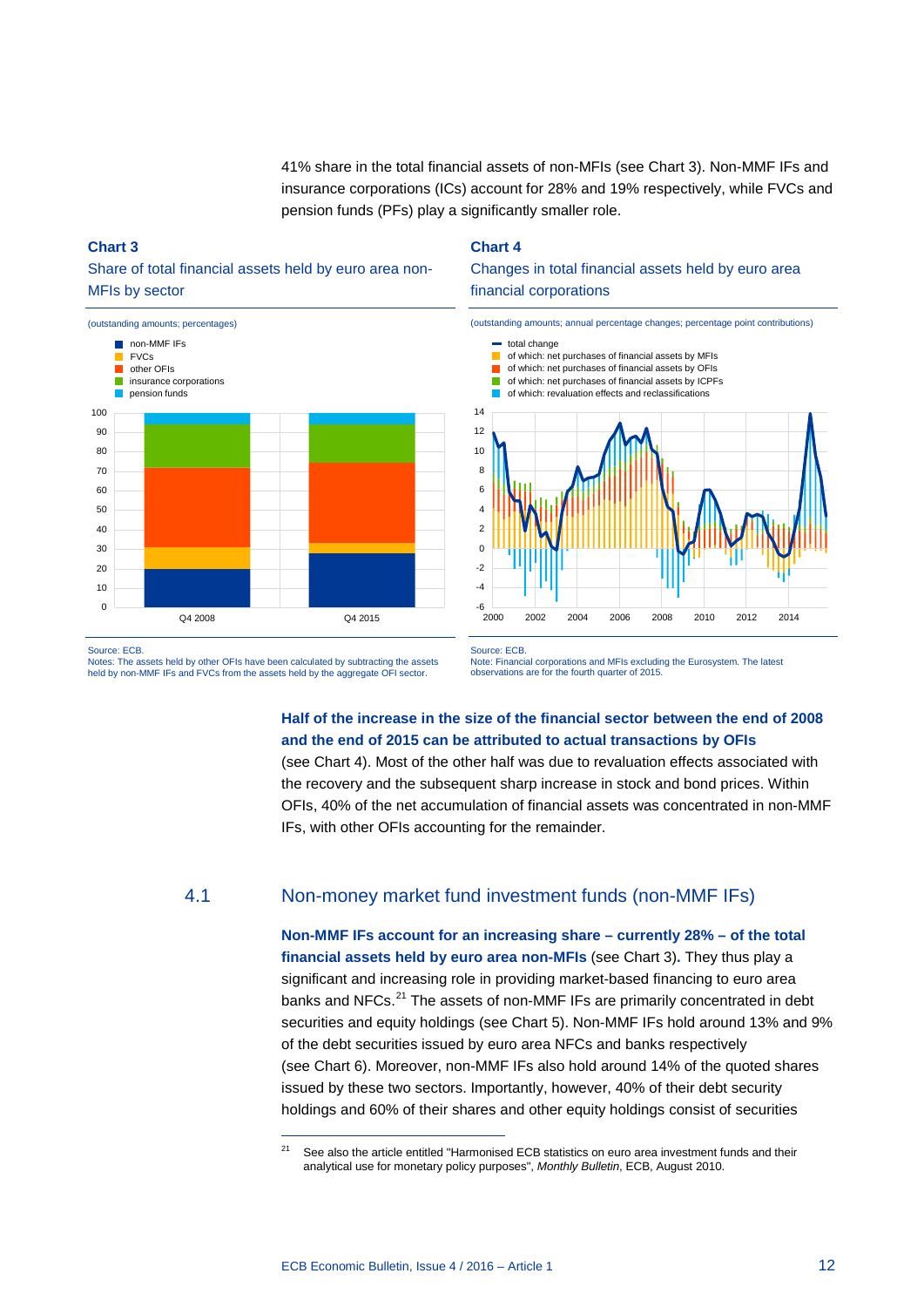issued by the rest of the world. This may reflect both an investor preference for holding globally diversified portfolios and the small size of euro area stock and bond markets relative to global securities markets.

### **Chart 5**

### Financial assets held by euro area non-MMF IFs



#### **Chart 6**

### Euro area non-MMF IFs' holdings of securities, by sector



Source: ECB.

Note: The latest observations are for the fourth quarter of 2015.

Source: ECB. Note: The latest observations are for the fourth quarter of 2015.

### **Possible reasons for the increased role of the non-MMF IF sector since the global financial crisis include the low interest rate environment and**

**demographic dynamics.** In particular, low deposit rates have enhanced the attractiveness of investing in securities, thereby benefiting the business of non-MMF IFs. Similarly, monetary policy measures have facilitated a reduction in risk premia, a rise in investor confidence and a decrease in investor risk aversion, all of which support stronger inflows into non-MMF IFs. This would seem to be in line with the mechanics of the risk-taking channel of monetary policy transmission that was discussed in Section 2. Finally, non-MMF IFs have profited from concerns among euro area households about their future pension benefits. Such concerns have led to higher savings which, in the face of low interest rates, have been channelled towards riskier assets to achieve the level of return that enables households to accomplish the desired degree of lifetime consumption smoothing.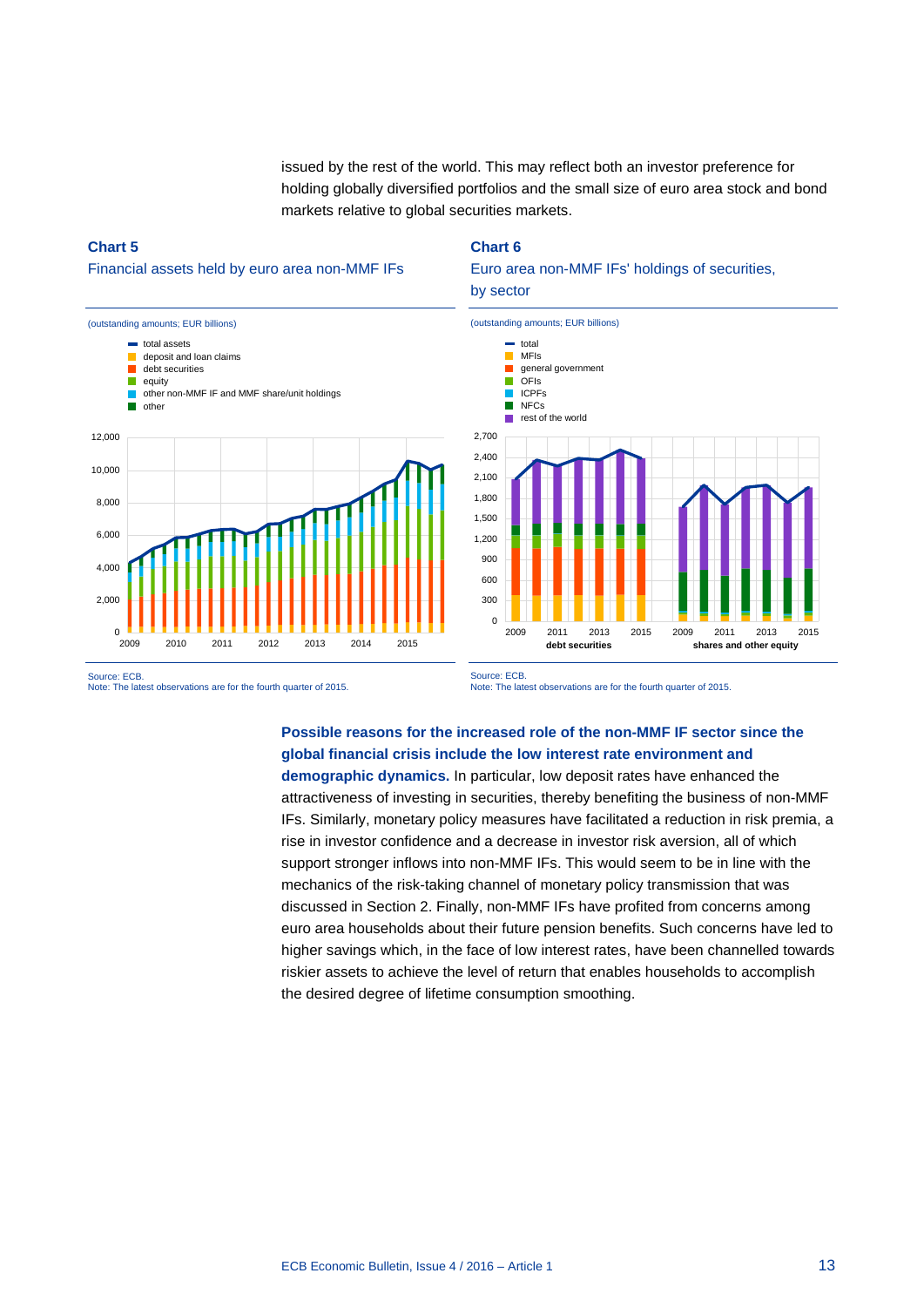Euro area non-MMF IFs' net purchases of securities, by sector



Note: The latest observations are for the fourth quarter of 2015.

**Since the peak of the global financial crisis at the end of 2008, non-MMF IFs' holdings of equity securities have risen more than their holdings of debt securities** (see Chart 5). Valuation effects, specifically the sharp recovery in stock prices since the lows seen after the collapse of Lehman Brothers, are the main explanation for the strong increase in equity holdings. In fact, net purchases of debt securities by non-MMF IFs have been considerably larger than net purchases of equities (see Chart 7).

**Moreover, non-MMF IFs have tended to favour** 

**foreign investments** (see Chart 7), possibly in relation to some waning of euro area investors' home bias during the peak of the sovereign debt crisis. They have also modestly scaled back their exposure towards the euro area banking sector. To some extent, this can be explained by the declining financing needs of euro area banks owing to their deleveraging efforts and their ability to obtain funding through customer deposits and central bank facilities.

### 4.2 Financial vehicle corporations (FVCs)

**The financial asset holdings of FVCs have fallen steadily since the global financial crisis, reflecting the decline in securitisation transactions that previously allowed banks to shift risk off their balance sheets** (see Chart 8). [22](#page-13-0) Primarily involved in the securitisation of loans to households, FVCs hold 12% of the total loan claims on euro area households. For loan claims on euro area NFCs, the share of FVCs is smaller at 3%.<sup>[23](#page-13-1)</sup>

<span id="page-13-0"></span><sup>22</sup> See also the article entitled "New features in monetary and financial statistics", *Economic Bulletin*, Issue 8, ECB, December 2015.

<span id="page-13-1"></span><sup>23</sup> Both figures are reported net of intra-sectoral loans.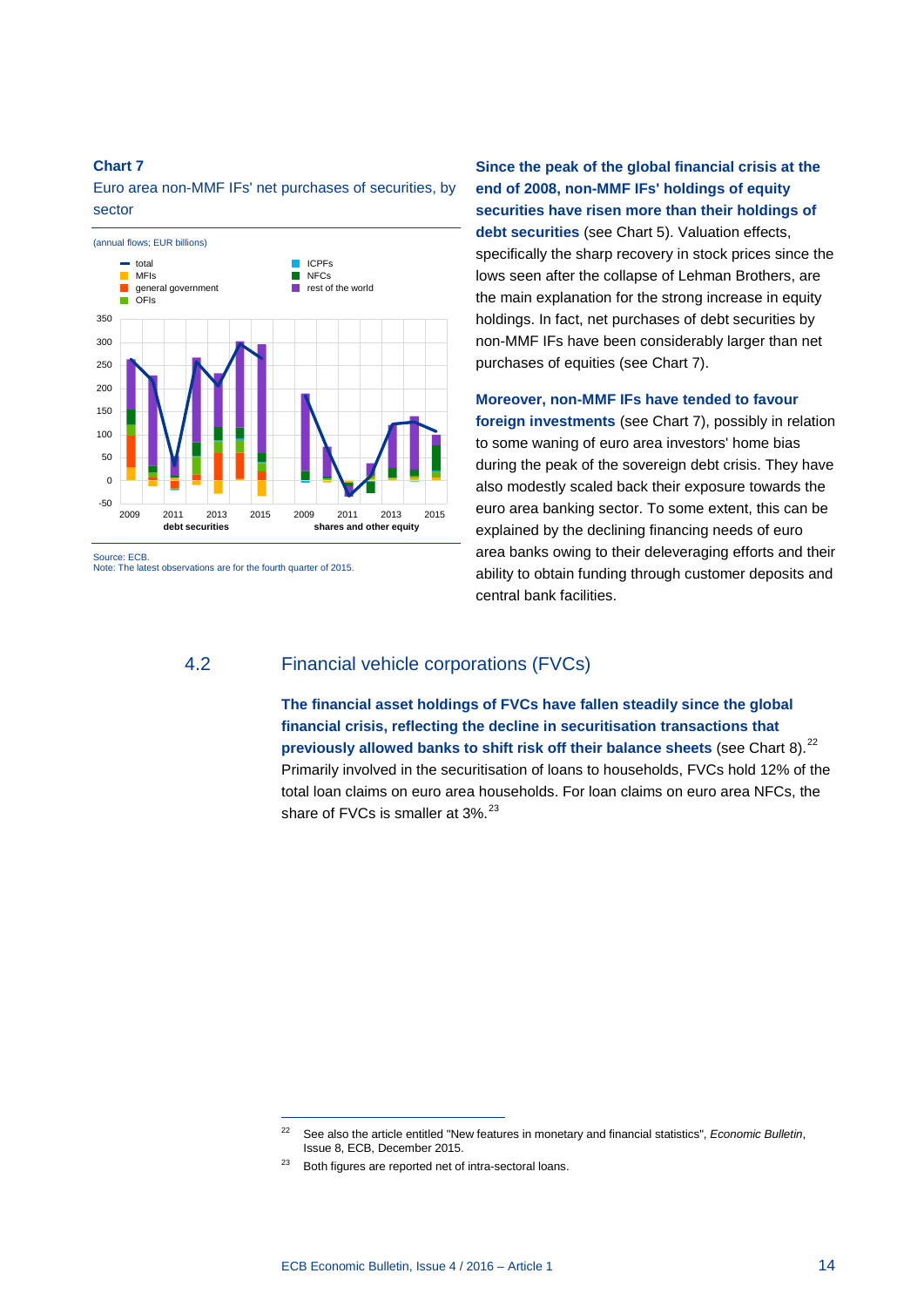### Securitised loans originated by euro area MFIs, by borrowing sector



**Possible drivers of the decline of FVCs include deleveraging pressures and the stigma attached to these instruments in the wake of the global** 

**financial crisis.** As banks and the non-financial private sector consolidated their balance sheets, the credit growth necessary to sustain the continued securitisation of loans evaporated. At the same time, the prominent role of FVCs in the financial market turmoil of 2008 and 2009, regulatory developments and other structural factors triggered a decline in securitised products, irrespective of the potential of simpler, more transparent and more robust securitisation to enhance financial intermediation. [24](#page-14-0)

Source: ECB.

Note: The latest observations are for the fourth quarter of 2015.

### 4.3 Other OFIs

-

**Among non-MFIs in the euro area, financial assets of other OFIs have grown significantly in recent years, accounting for 41% of the total, with about a quarter of this share attributable to financing SPEs.**[25](#page-14-1) In order to benefit from a favourable tax regime and financial technology, financing SPEs – which are subsidiaries of another company – are typically located in a country, within or outside the euro area, which is different from the domicile of their parent.<sup>[26](#page-14-2)</sup> Bond market financing obtained by financing SPEs and returned to their parent in the form of loans account for close to one-third of the increase in total financial assets held by other OFIs since the global financial crisis.

**Other OFIs mainly hold equity and loan claims on their asset side** (see Chart 9). This is due to the fact that the other OFI sector is generally dominated by highly specialised business models. Venture capital corporations, development capital companies and holding companies provide risk capital to firms, whereas financial leasing companies and financing SPEs provide loans.

<sup>&</sup>lt;sup>24</sup> See "The case for a better functioning securitisation market in the European Union", Bank of England and European Central Bank staff, May 2014.

<span id="page-14-1"></span><span id="page-14-0"></span><sup>25</sup> See also van der Veer, K., Klaaijsen, E. and Roerink, R., "Shedding a clearer light on financial stability risks in the shadow banking system", *Occasional Studies*, Vol. 13, No 7, De Nederlandsche Bank, 2015.

<span id="page-14-2"></span><sup>&</sup>lt;sup>26</sup> According to the ESA 2010, domestic financing SPEs are classified as subsidiaries in the OFI sector only if they are independent institutional units (i.e. they enjoy autonomy of decision), while those located in a foreign country always belong to the OFI sector.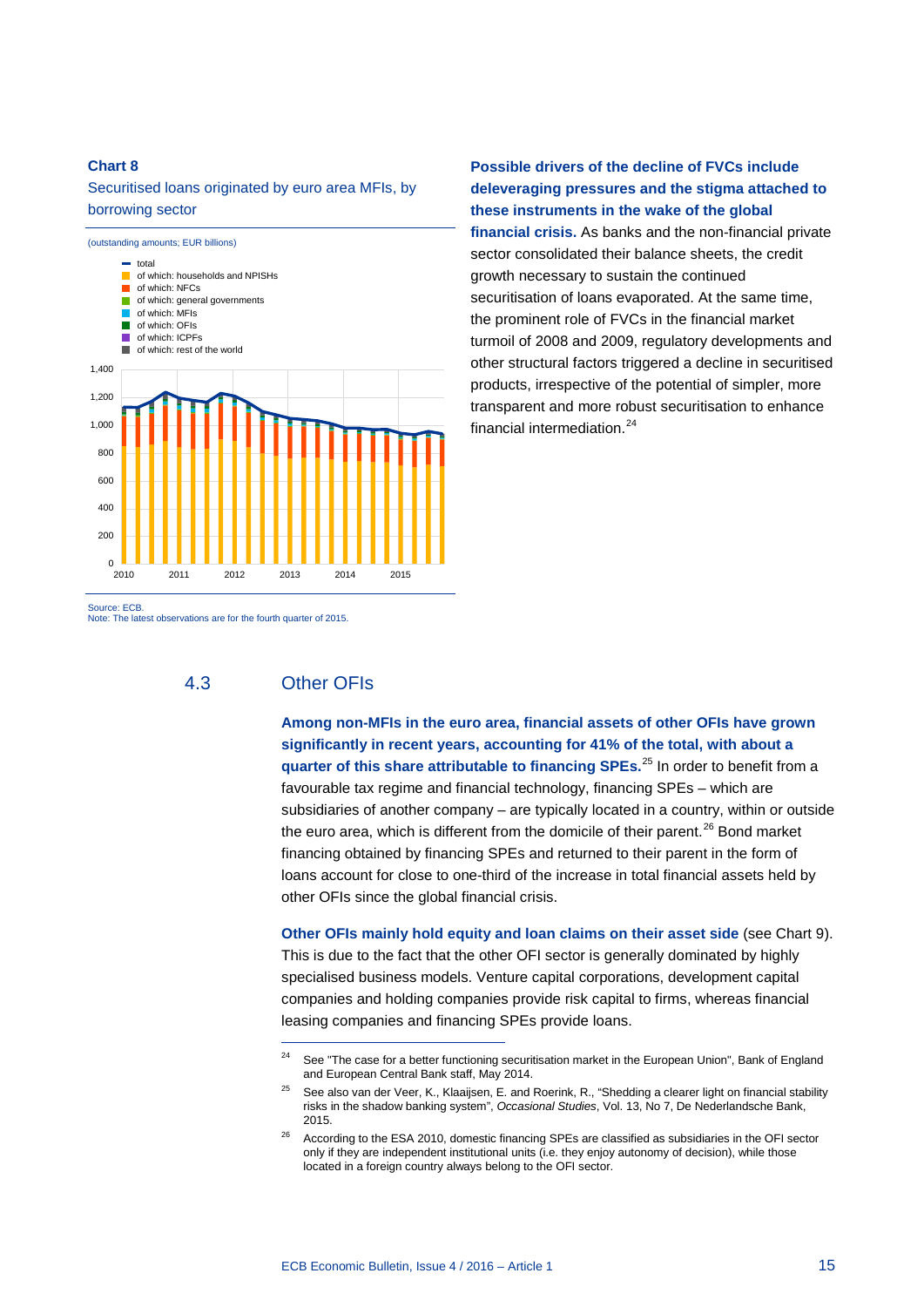Financial assets held by other OFIs resident in the euro area



**As more granular data on other OFIs are scarce and the category encompasses a very heterogeneous set of entities, comprehensive analysis is** 

**challenging.** However, it is likely that reductions in risk aversion and improvements in investor confidence since the global financial crisis have bolstered the business of at least some other OFIs, such as venture capital corporations, as was highlighted in Section 2. In addition, in the same way that tax arbitrage is one of the motives for the establishment of financing SPEs, regulatory arbitrage might be one of the factors shaping trends in the other OFI sector, although firm evidence of this is not easily available.

Source: ECB.

Notes: The assets held by other OFIs have been calculated by subtracting the assets held by non-MMF IFs and FVCs from the assets held by the aggregate OFI sector. The latest observations are for the fourth quarter of 2015.

<span id="page-15-0"></span>-

### 4.4 Insurance corporations and pension funds (ICPFs)

**The financial assets of ICPFs account for 25% of total assets held by euro area non-MFIs.** The portfolios of ICPFs are primarily invested in debt securities, particularly of governments, and equities (see Charts 10 and 11). This reflects their attempts to match their assets with their liabilities, which mostly consist of life insurance and pension claims with a long residual maturity. The preference of ICPFs for government bonds is largely due to their institutional asset allocation policies and the relatively small size of the euro area corporate bond market.

**ICPFs are also an important source of funding for the private sector.** They hold 19% and 15% of the debt securities issued by euro area NFCs and banks, respectively, in addition to around 3% of the quoted shares issued by these sectors. At the same time, ICPFs hold 20% of the debt securities issued by euro area sovereigns. By contrast, loans by ICPFs to households and NFCs in the euro area are relatively marginal, accounting for a mere 3% and 1%, respectively, of the total loan claims against these borrowers.<sup>[27](#page-15-0)</sup> However, in some euro area countries insurance corporations have started to compete with banks in the household mortgage market, as new legislation and technological innovation have enabled the provision of loans via specialised internet platforms.

Figures on loans are reported net of intra-sectoral exposures.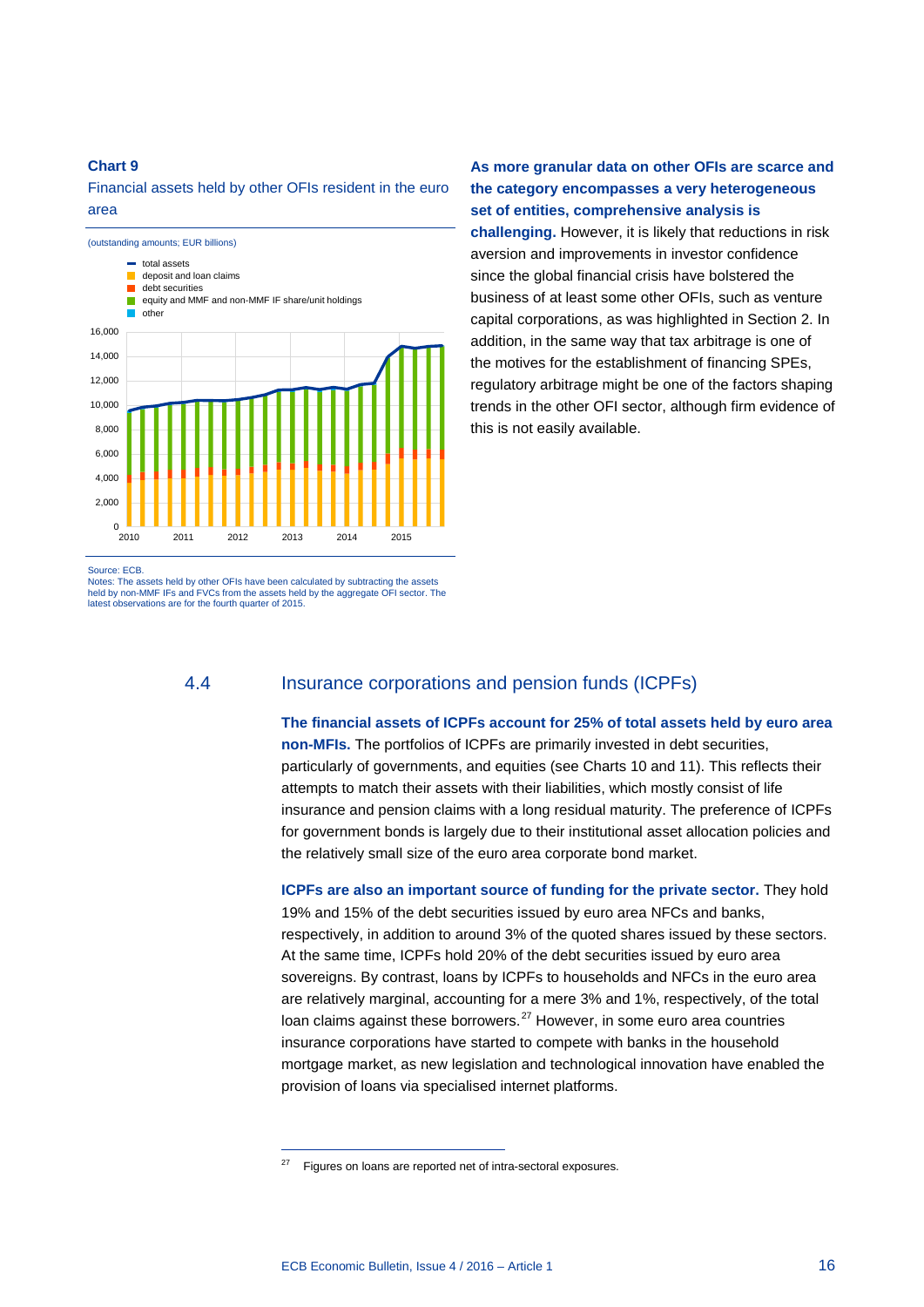Financial assets held by euro area ICPFs



Source: ECB.

Note: The latest observations are for the fourth quarter of 2015.

### **Chart 12** Financial investment by euro area ICPFs

(annual percentage changes; percentage point contributions)



-

#### <span id="page-16-0"></span>Source: ECB. Note: The latest observations are for the fourth quarter of 2015.

#### **Chart 11**





Source: ECB.

Note: The latest observations are for the fourth quarter of 2015.

### **After declining modestly in the immediate aftermath of the global financial crisis, the financial assets of ICPFs have significantly expanded in recent years.**

The drivers of this development are likely to be similar to those mentioned in the case of non-MMF IFs and include factors related to population ageing and the positive effects of an accommodative monetary policy on confidence, risk taking and the prices of securities. In this environment, ICPFs have increased their risk exposure – within the limits posed by statutory requirements – by investing in equities and the shares/units of non-MMF IFs rather than in debt securities (see Chart 12). In fact, annual flows from ICPFs into these instruments in 2014 and 2015 reached levels similar to those observed in 1999 and 2000. Again, this exemplifies the functioning of the monetary policy transmission channels described in Section 2.

**A look at the period before the global financial crisis provides further evidence that the portfolio choices of ICPFs respond to financial cycles.** [28](#page-16-0) In particular, between 2003 and 2008, ICPFs increased

<sup>28</sup> Time series for ICPFs go back to the beginning of the millennium, which is further than for the other non-MFI sectors covered in Section 4.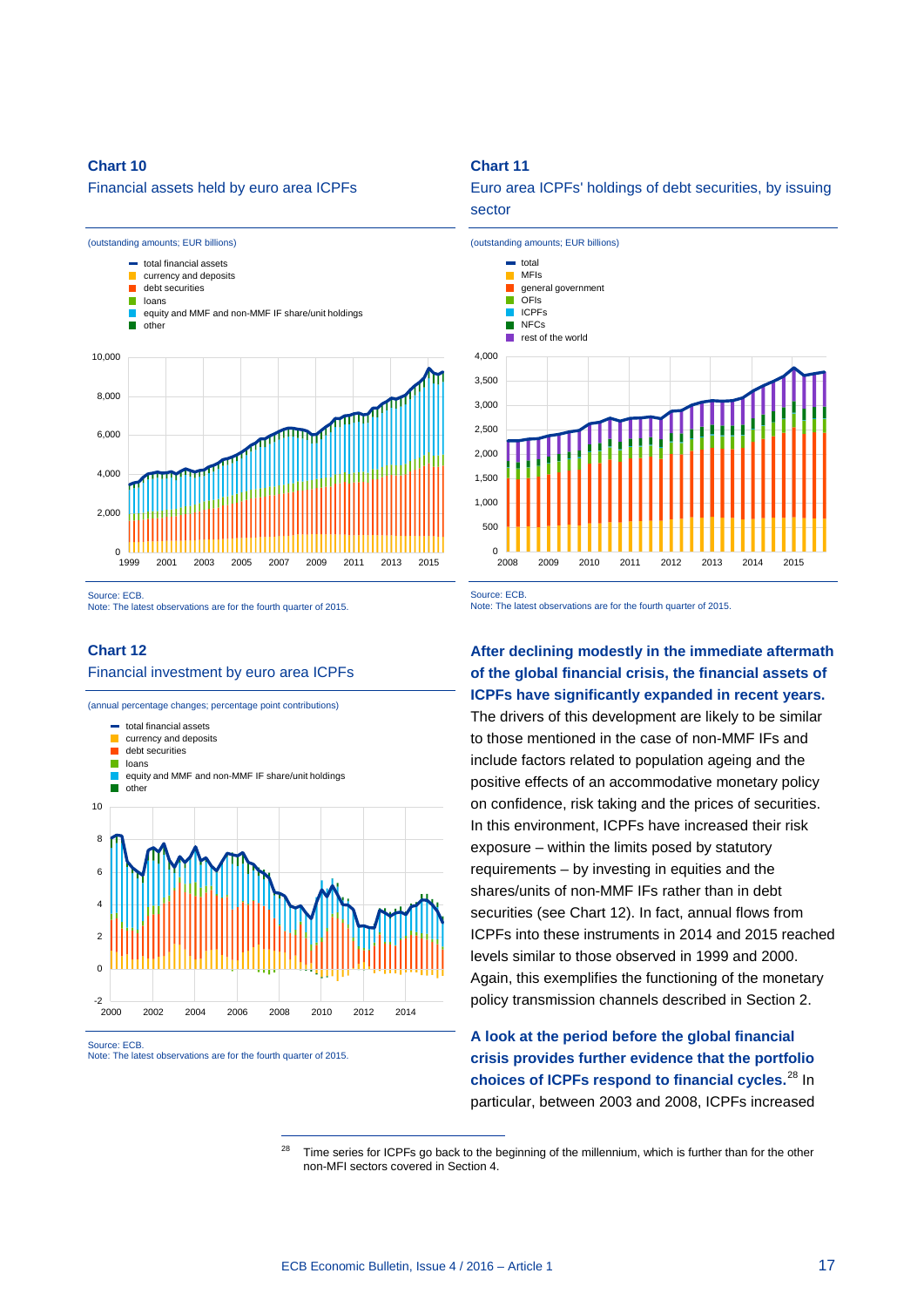their debt securities holdings significantly more than their exposure to equities, in spite of favourable stock markets and a flattening of the yield curve (see Chart 12). This behaviour reflected a change in risk appetite among ICPFs after the losses incurred in the wake of the bursting of the dotcom bubble in 2000 forced them to repair their balance sheets. In addition, the response of ICPFs to a variety of regulatory, valuation and accounting changes also played a role.<sup>[29](#page-17-0)</sup>

### 5 Concluding remarks

**With euro area banks cutting back the supply of credit in the wake of the global financial and the euro area sovereign debt crises, the role played by the non-MFI sectors in financial intermediation has increased and has helped to mitigate the effects of the crises on the euro area economy.** This trend was facilitated by very low interest rates leading to a search for yield by investors, structural factors, such as an ageing population in the euro area, and some scope for regulatory arbitrage. In this environment, non-MMF IFs and ICPFs have been particularly prominent in increasing their role in euro area financial intermediation in recent years. As large holders of debt securities and equity, these entities have provided a significant amount of financing to the real economy, although not exclusively to the benefit of the euro area, as they are generally holders of globally diversified portfolios. Among other OFIs, venture capital corporations are likely to have profited from a search for yield, while the activities of financing SPEs are often related to tax arbitrage by sponsoring corporations.

**These developments have implications for monetary policy transmission.** As Section 2 has shown, the channels of monetary policy transmission to the real economy apply – in different forms – to MFIs and non-MFIs alike. However, differences in the business models between these two groups of euro area financial intermediaries, also reflected in terms of regulation and supervision, imply that the generally larger role for non-MFIs may speed up the – indirect – transmission of monetary policy.

**The increased role of non-MFIs calls for a more integrated analysis of the interplay between different financial intermediaries and transmission channels that complement or substitute the traditional bank lending and interest rate channels.** As regards individual sectors among non-MFIs, non-MMF IFs and ICPFs may have less significant implications for monetary policy transmission. Like MFIs, they are subject to regulation and supervision, implying that impulses from monetary policy are likely to find their way to the real economy in a manner similar to MFIs, albeit via different channels. By contrast, the same is not necessarily true for the other OFI sector. As some other OFIs are not subject to the same level of scrutiny as banks, they warrant special monitoring, because the financing they provide has the

<span id="page-17-0"></span>See also "ESRB report on the regularly treatment of sovereign exposures", European Systematic Risk Board, March 2015, "Risk transfer and the insurance industry", Global Financial Stability Report, *World Economic and Financial Surveys*, International Monetary Fund, April 2004 and "Risk management and the pension fund industry", Global Financial Stability Report, *World Economic and Financial Surveys*, International Monetary Fund, September 2004.